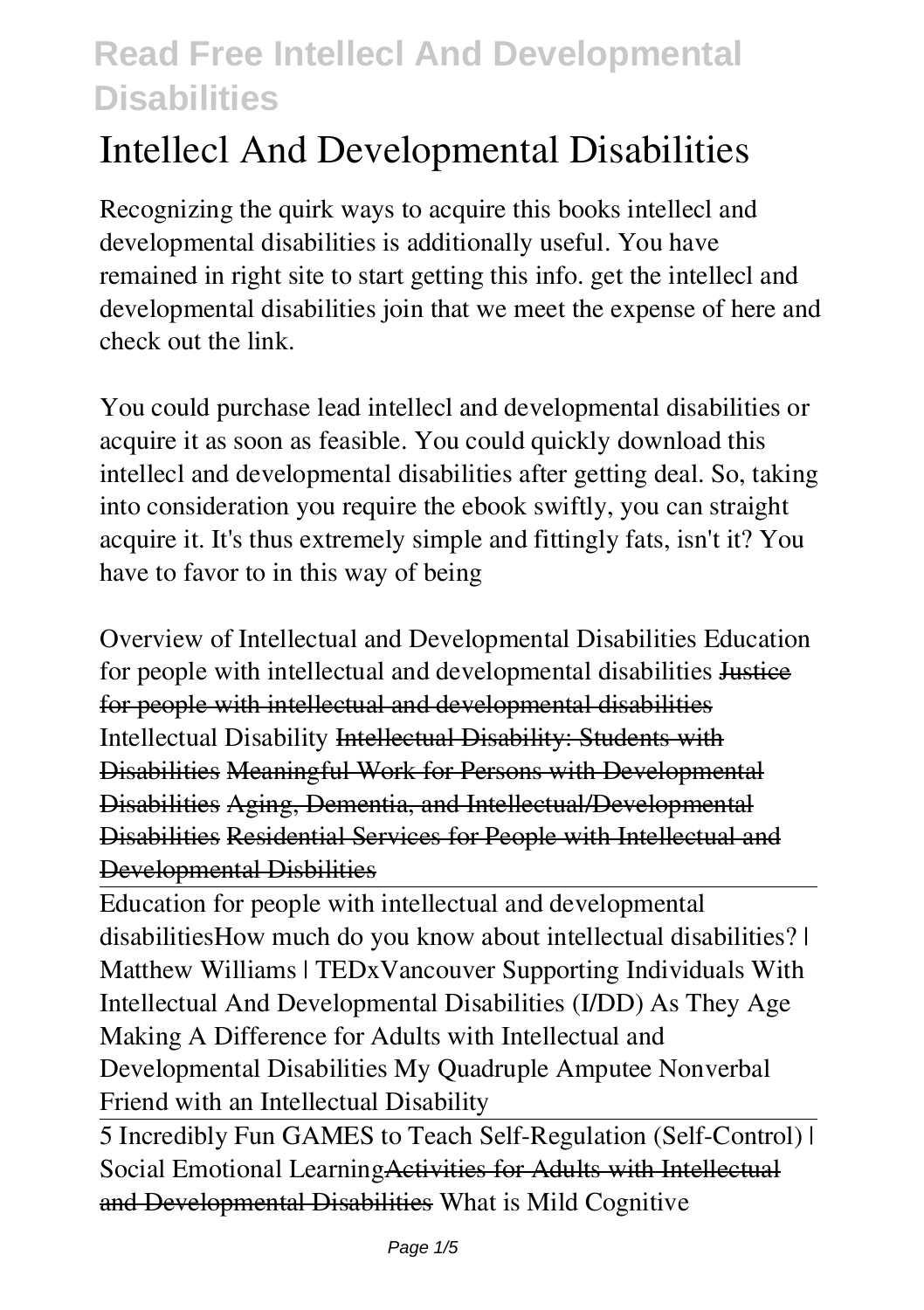Impairment? (Symptoms, Causes, Treatment, Prevention) Talk to Me: Treating People with Intellectual Disabilities with RespectWhat is DEVELOPMENTAL DISABILITY? What does DEVELOPMENTAL DISABILITY mean? Let's Talk About Intellectual Disabilities: Loretta Claiborne at TEDxMidAtlantic *What it's like living with a mild intellectual disability* What Is An Intellectual Disability?

7 Adapted Physical Activities for Individuals with Intellectual And Developmental Disabilities

Teaching Children With Intellectual Disability How To Read I Jill Allor, EdDSupporting Children and Adolescents with Intellectual and Developmental Disabilities Diversity \u0026 Inclusion: Individuals with Intellectual and Developmental Disabilities in the Workplace *A disability awareness reading brought to you by Boone County Family Resources Justice for people with intellectual and developmental disabilities* Developmental Disabilities ASD Juvenile Justice for Children with Intellectual and Developmental Disabilities Employment for people with intellectual and developmental disabilities **Intellecl And Developmental Disabilities** Employees with intellectual and developmental disabilities were adversely affected in some ways by the global pandemic and economic shutdown, but most demonstrated their value as essential workers ...

**Documenting valuable contributions of employees with intellectual, developmental disabilities**

A local nonprofit that helps people with disabilities saw 80 percent of its clients fired or furloughed within the first month of the pandemic.

**COVID pushed workers with intellectual and developmental disabilities out. Many still haven't returned to the workforce.** Direct support professionals (DSP) provide essential services to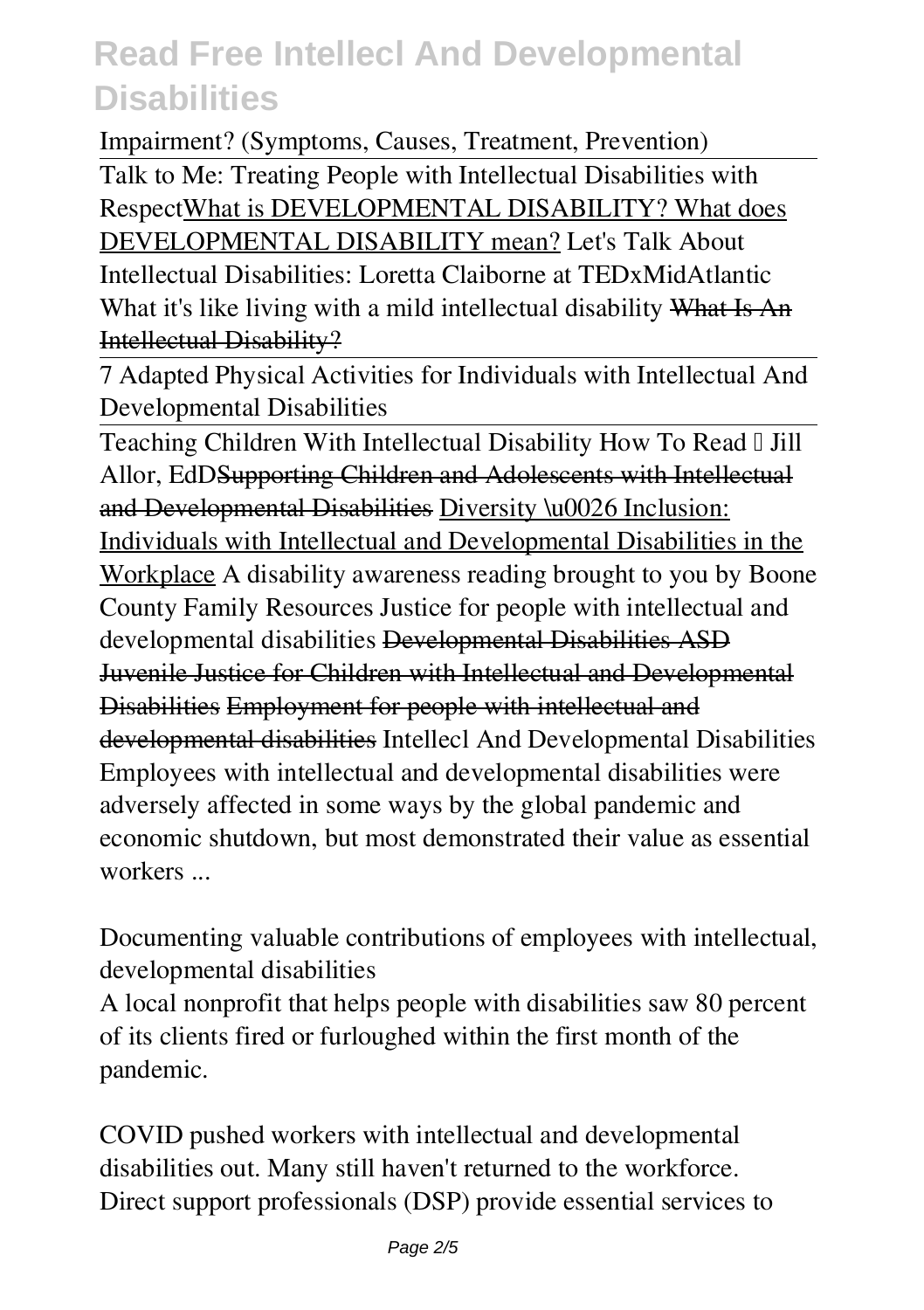people with intellectual and developmental disabilities (IDD), but they're in short supply. Before COVID-19, almost ...

**Person-Centered Approach Key to Supporting People with Intellectual and Developmental Disabilities** Students will take classes on a variety subjects over three years, while learning things like workplace, financial, and communication skills.

**College program for students with intellectual and developmental disabilities now enrolling**

If you'll re interested in issues surrounding Intellectual and Developmental Disability System Redesign, you may want to apply to be a member of the Intellectual and Developmental Disability System ...

**Members Sought for the Intellectual and Developmental Disability System Redesign Advisory Committee**

In a statement sent to PEOPLE, a spokesperson for Schumer said the lawmaker was a "champion" of those with "intellectual and development disabilities," noting that his original remarks referenced ...

**Chuck Schumer Apologizes for Calling Children with Disabilities an 'Inappropriate and Outdated' Term** Douglas County is looking for residents with time to give and a desire to serve those in the community with intellectual and developmental disabilities, according to a news release from the county.

**Developmental disability council has positions open** For 40 years, Penn-Mar Human Services (Penn-Mar) has been a regional leader supporting people with Intellectual Developmental Disabilities (IDD) and their families across northern Maryland and<br>Page 3/5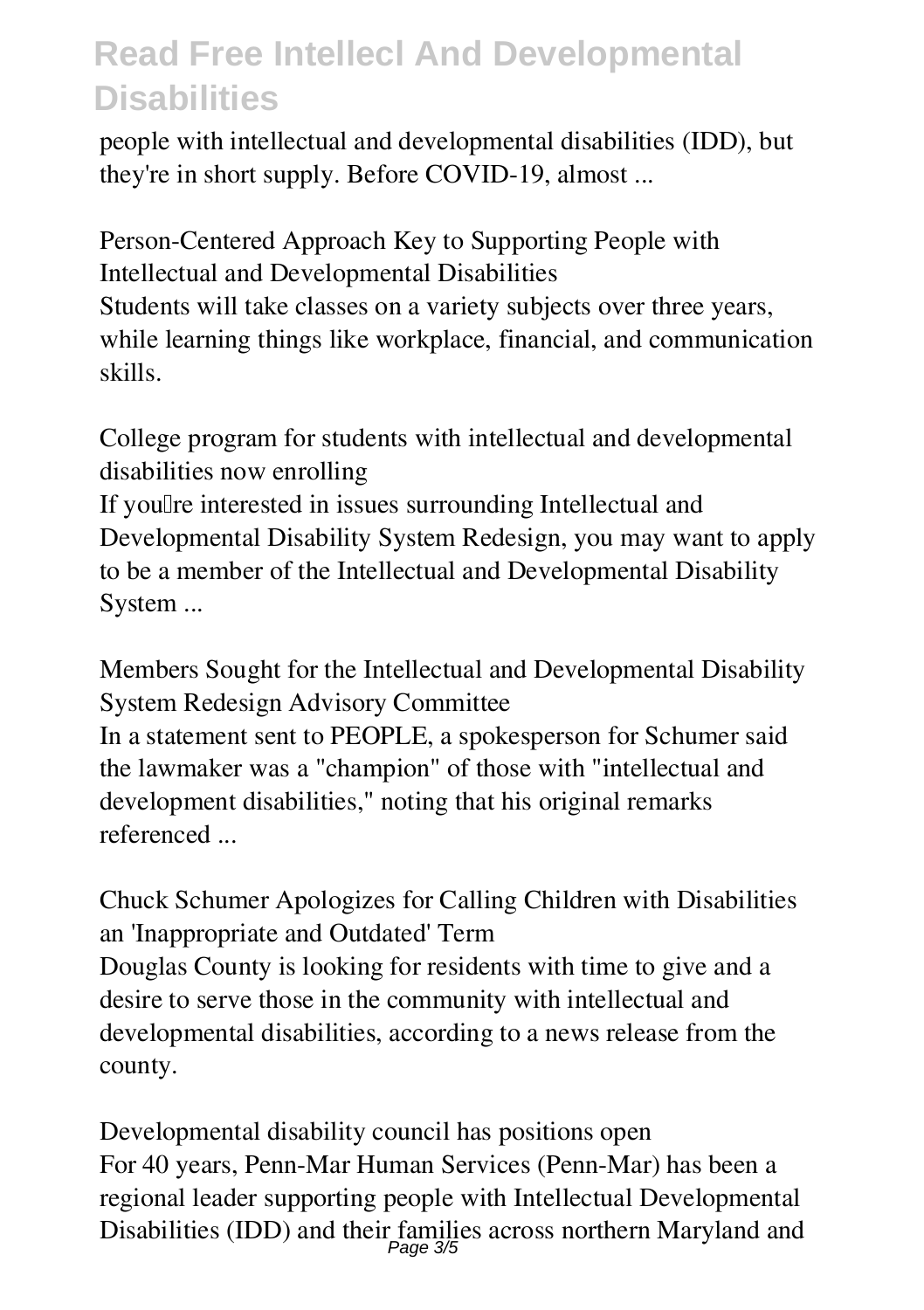...

**Penn-Mar Human Services Unveils Full Rebrand, Showcasing Legacy of Support for Intellectual and Developmental Disability Community**

Oklahoma Human Services (OKDHS) awarded a contract to Therap Services, LLC to run the statells new case management system that will support people with developmental and intellectual ...

Company awarded contract to run Oklahoma<sup>[]</sup>s new case **management system serving those with developmental, intellectual disabilities** Press release from the North Carolina Council on Developmental

Disabilities. The North Carolina Council on Developmental Disabilities (NCCDD) is seeking nominations of self-advoca ...

**Statewide Developmental Disabilities Council seeks nominations for advocacy and leadership awards**

"For decades, Sen. Schumer has been an ardent champion for enlightened policy and full funding of services for people with intellectual and developmental disabilities," the spokesperson said ...

**Schumer apologizes for using offensive term to describe children with intellectual disabilities**

In a unique collaboration with Lady Bird Johnson Wildflower Center, the Arc of the Capital Area has announced a new alternative location for post-secondary education for adults with intellectual ...

**Wildflower Center to host Arc classes for those with intellectual disabilities**

Vanguard Landing is a 75-acre site along Princess Anne Road, and sells itself as a safe, intentional, interactive and inclusive community where people with intellectual and developmental ...<br> $P_{\text{age}}4/5$